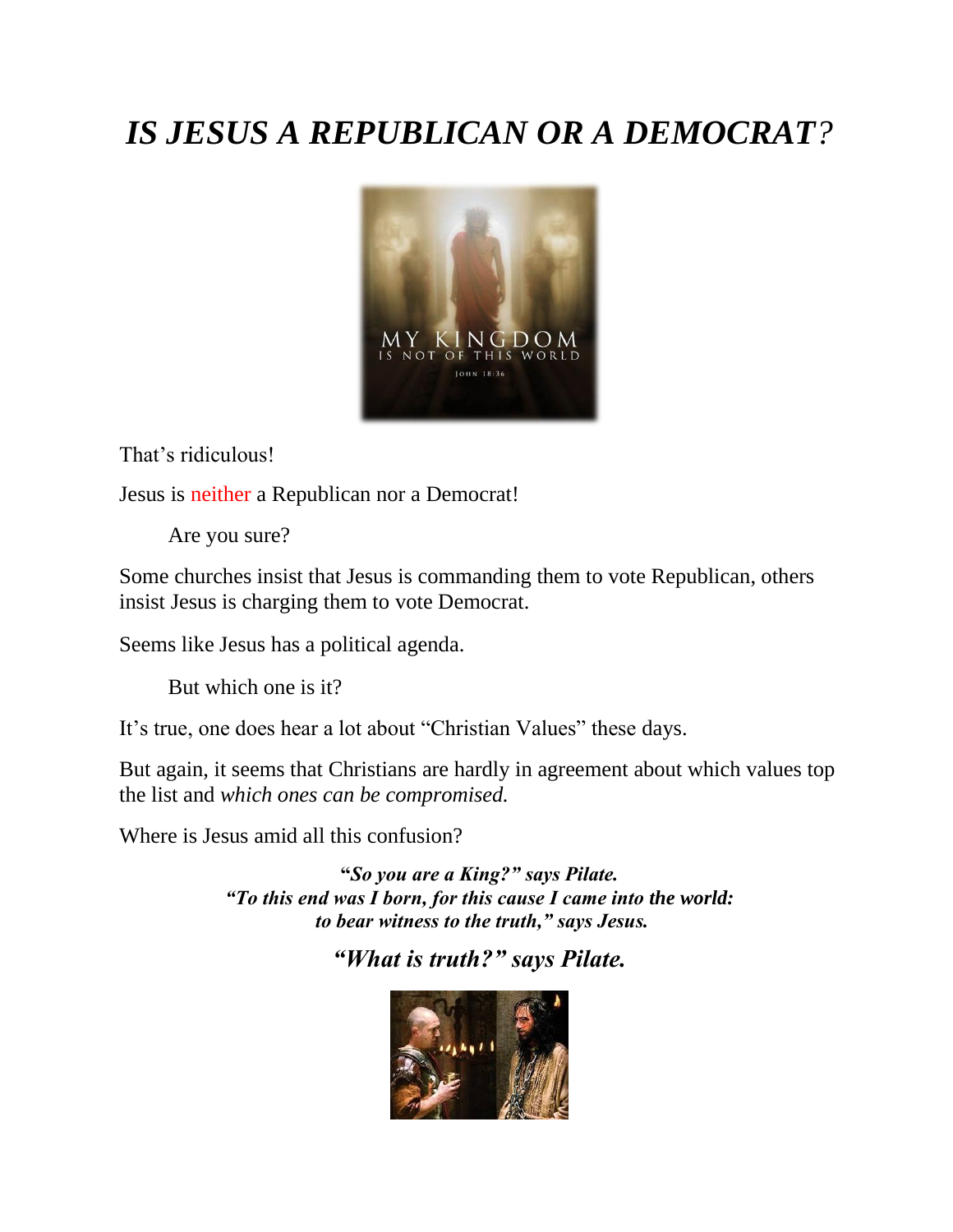## *"Truth" = the Kingdom of God.*

In God's Kingdom things are done God's way.

No deals with Satan.

No compromises to achieve a "greater good."

*"I am the Way, the Truth and the Life. No one comes to the Father, but by me."*

#### *"What is truth?" = Politics.*

Politics is all about making deals to achieve power--- ---this world's power.

Jesus was offered a wonderful deal by Satan: *"Bow down before me, and I'll give you the kingdoms of the world*."

He told Satan to get lost.

Followers of Jesus need to be clear about which kingdom they belong to:

God's Kingdom, or the kingdom of this world?



*Now war arose in heaven, Michael and his angels fighting against the dragon; and the dragon and his angels fought, but they were defeated and there was no longer any place for them in heaven.*

*And the great dragon was thrown down, that ancient serpent, who is called the Devil and Satan, the deceiver of the whole world -- he was thrown down to the earth, and his angels were thrown down with him.*